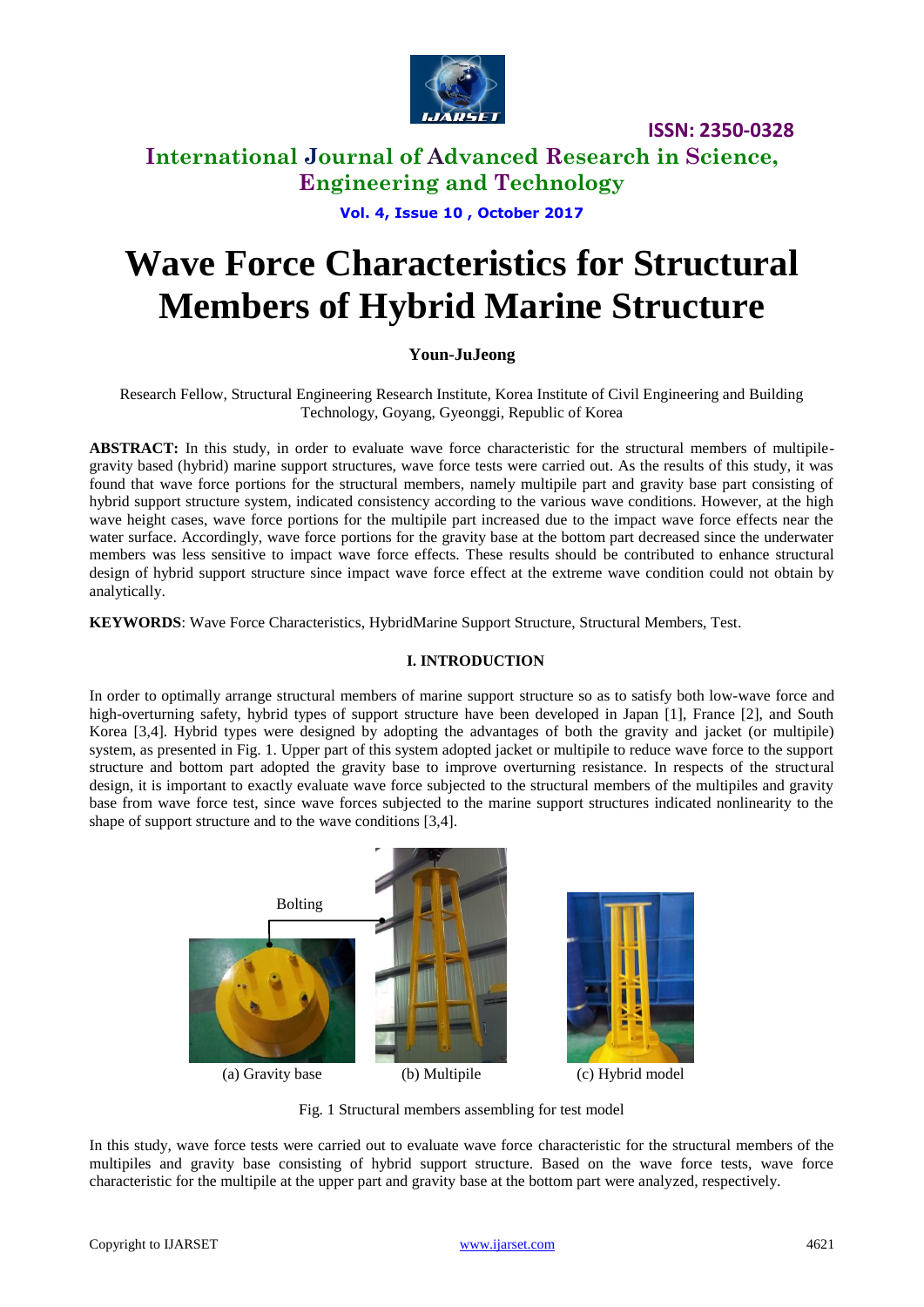

# **International Journal of Advanced Research in Science, Engineering and Technology**

### **Vol. 4, Issue 10 , October 2017**

### **II.WAVE FORCE TEST PROGRAM**

#### **A. Test Models**

In order to measure wave force to both the multipile part and gravity base part, respectively, test model was fabricated so as to separate multipile part from the gravity base by the bolting, as presented in Fig. 1 and Fig. 2. The detail of test model was summarized in Table 1.

| Structural members    | Dimension (mm)                         | Weight (kg) |
|-----------------------|----------------------------------------|-------------|
| Multipile (upper)     | $(4.048 + 0.080) \times 1,180$ (H)     | 27.17       |
| Gravity base (bottom) | $568(D_1)\times740(D_2)\times320(H)$   | 175.83      |
| Hybrid system (total) | $272(D_1)\times740(D_2)\times1,500(H)$ | 203.00      |

Table 1 Details of test models

\*\*\*  $D_1$ : top diameter,  $D_2$ : bottom diameter, H: height



(a) Multipile (b) Hybrid

Fig. 2 Test model setup

#### **B. Wave Force Test**

Multipile model(excluded gravity base part) and hybrid model were tested under the six regular wave conditions respectively [3,4], as presented in Table 2. Where, wave #3 was corresponded to the normal marine condition and wave #6 was corresponded to the extreme marine condition at the structural design.

| No. | $H_W(m)$     | $P_W(s)$   | $L_W(m)$        | $H_W/L_W$ |
|-----|--------------|------------|-----------------|-----------|
| #1  | 0.137(3.435) | 1.50(7.5)  | 3.217 (80.429)  | 1/23.41   |
| #2  | 0.137(3.435) | 1.90(9.5)  | 4.530 (113.269) | 1/32.97   |
| #3  | 0.137(3.435) | 2.30(11.5) | 5.787 (144.674) | 1/42.11   |
| #4  | 0.137(3.435) | 2.74(13.5) | 7.124 (178.122) | 1/51.85   |
| #5  | 0.137(3.435) | 3.10(15.5) | 8.197 (204.940) | 1/59.66   |
| #6  | 0.511(12.78) | 2.74(13.5) | 7.124 (178.122) | 1/13.94   |

Table 2 Wave conditions

\*\*\* ( ) outside: small-scale model, ( ) inside: full-scale model

At the wave force test, incident wave  $45^{\circ}$  as well as  $0^{\circ}$  was added to verify maximum wave forces according to the incident wave effect [3,4]. The dimensions of the flume were 100 m (L)  $\times$  2.0 m (W)  $\times$  3.0 m (H).Based on the measured data, wave force amplitudes were calculated for the small-scale models and converted for the real-scale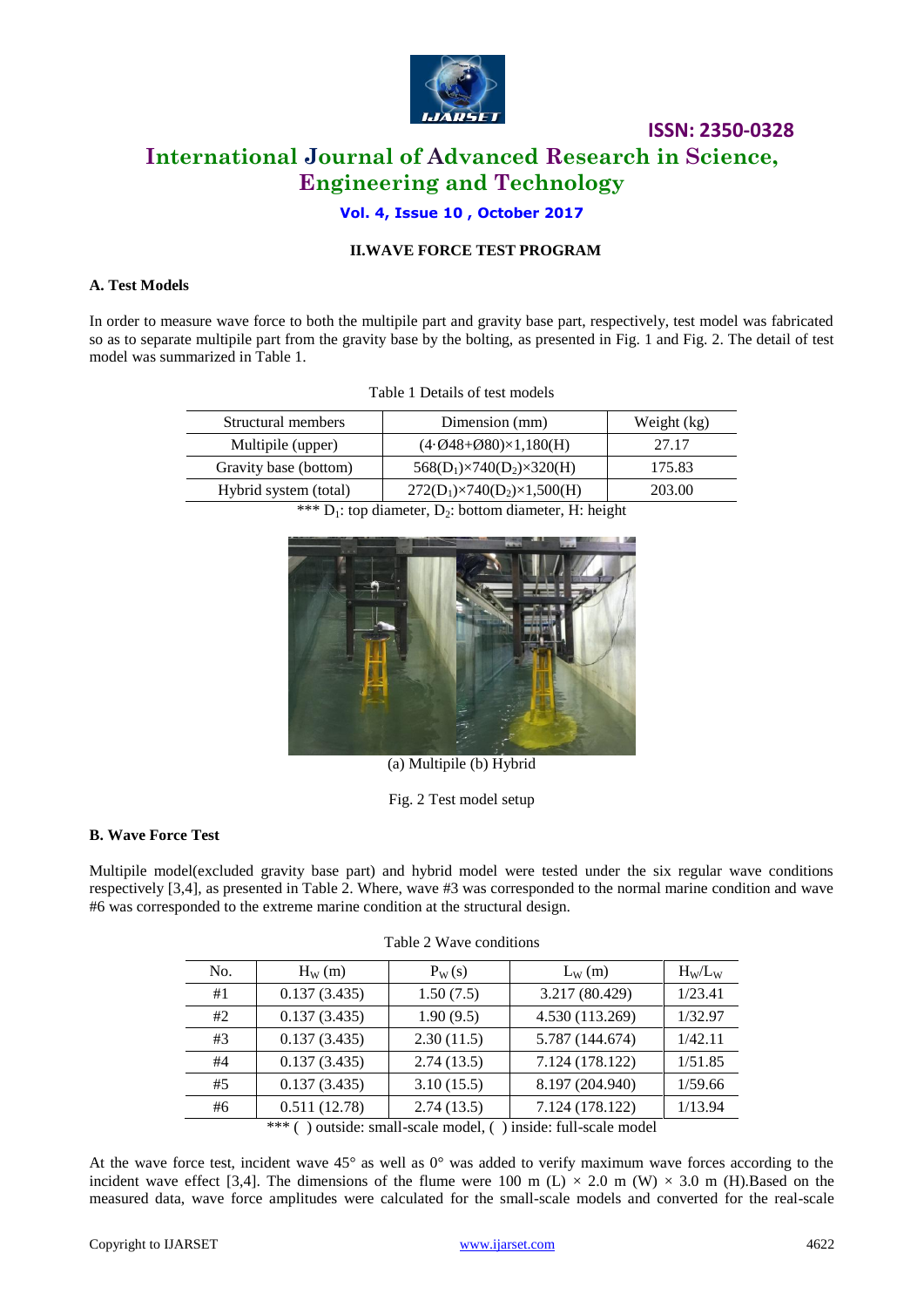

# **ISSN: 2350-0328 International Journal of Advanced Research in Science, Engineering and Technology**

### **Vol. 4, Issue 10 , October 2017**

models according to the Froude scale law.

#### **III. WAVE FORCE TEST RESULTS**

#### **A. Measured Wave Forces**

As the results of wave force tests on the regular wave, measured wave forces for the small-scale models were presented in Fig. 3 and Fig. 4 to the structural members of multipiles part (upper) and hybrid model, respectively. Wave force amplitude for the real-scale models were summarized in Table 3. Wave forces for gravity base part obtained by Eq.(1), where,  $F_G$ ,  $F_H$ , and  $F_M$ , were the wave forces to the gravity base part, hybrid, and multipile part, respectively.

$$
F_G = F_H - F_M \tag{1}
$$

At the normal wave condition of wave #1 to wave #5, measured wave force had a similar tendency that, as the wave period increased from wave #1 to wave #5 maintaining the same wave height, wave forces subjected to the test models decreased for the multipile, gravity base, and hybrid model, as presented in Fig. 5. At the extreme wave condition of wave #6, wave forces for the multipile part drastically increased, about 1,355 % and 1,543 % level of normal wave height cases [3], which was over wave height ratio of 373%, as indicated in Table 3 and Fig. 6.



Fig. 3 Measured wave forces for multipile Fig. 4 Measured wave forces for hybrid

Wave forces for the gravity base part and hybrid model increased similar range with the wave height ratio of 373%, about 322~323% for the gravity base part and about 423~435% for the hybrid model, respectively, as indicated in Table 3 and Fig. 6. As considering wave height ratio (373%) and impact wave force factors (4.3~5.15) for the cylinder Monopile [5], impact wave force affect largely on the wave force of the upper multipile part, which located near the water surface and sensitive to the wave height, as presented in Fig. 7. Also, wave-induced little vibration of test modes influenced on wave forces at the extreme wave condition of wave #6, as presented in Fig. 8. The maximum gradient of multipile model due to the wave-induced vibration was about  $0.7^{\circ}$ , and hybrid model was about  $\pm 1.4^{\circ}$ , respectively.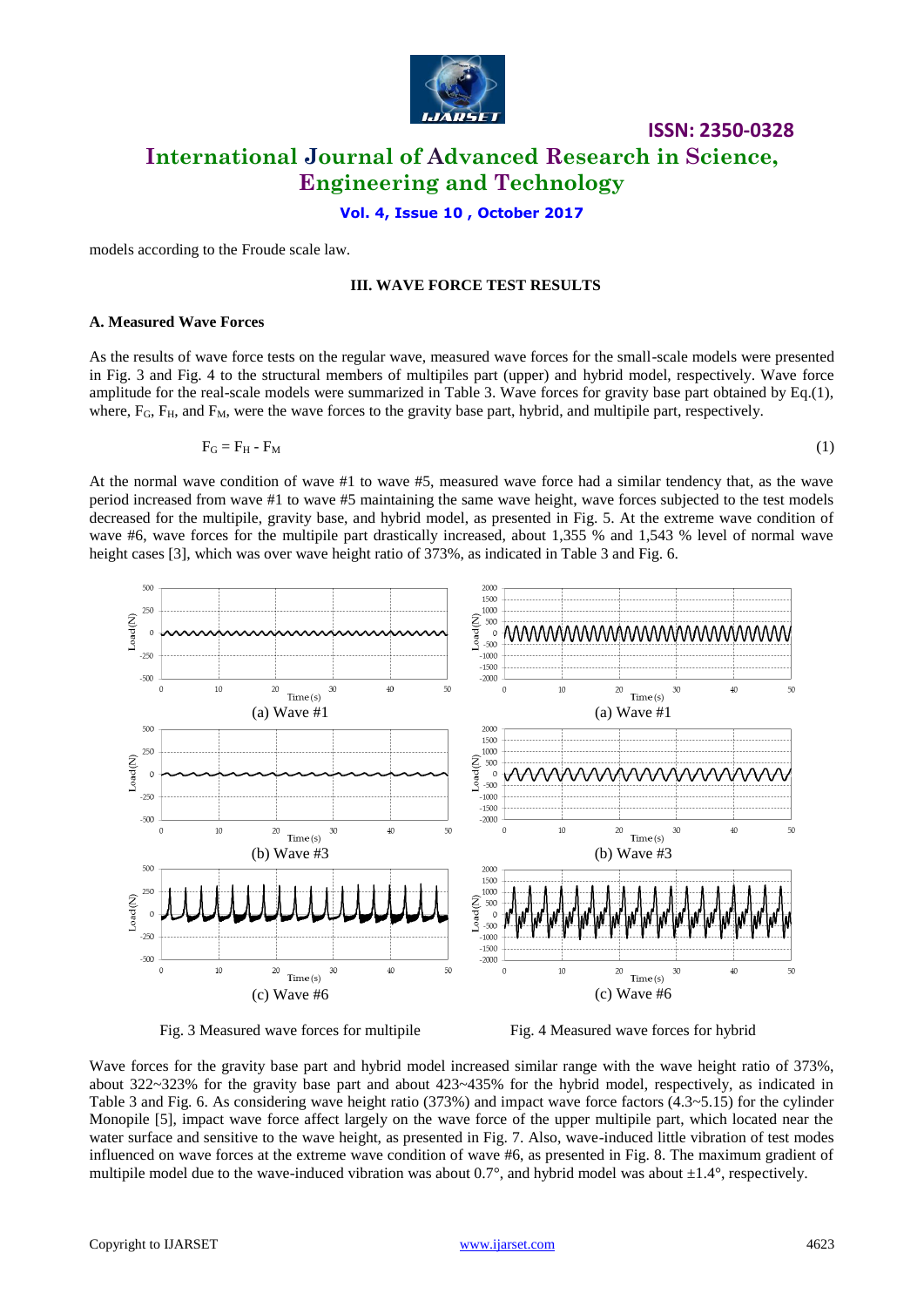

# **International Journal of Advanced Research in Science, Engineering and Technology**

**Vol. 4, Issue 10 , October 2017**

#### **B. Wave Force Portions for Structural Members**

As the results of the wave force test, wave forces portions of the structural members of the multipile part (upper) and gravity base part (bottom) were indicated in Table 4 and Fig. 9. At the normal wave conditions of wave #1 to wave #5, wave force portions for the structural members, namely multipile part and gravity base part consisting of hybrid support structure system, indicated consistency according to the various wave periods. Wave force portions of the multipile part, among the total wave force to the hybrid model, ranged about  $8.41~10.43\%$  for the incident wave 0° and  $8.64~11.11\%$ for the incident wave 45°, respectively. Wave force portions of the gravity base part ranged about 89.57~91.59% for the incident wave 0° and 88.89~91.36% for the incident wave 45°, respectively. Although, wave force amplitudes were different with each other to the wave condition, wave force portion of each structural member presented the similar percentage.

| Wave |             | Multipile(upper, $F_M$ )<br>G.base(bottom, $F_G$ ) |             |              | Hybrid $(F_H)$ |              |
|------|-------------|----------------------------------------------------|-------------|--------------|----------------|--------------|
| No.  | $0^{\circ}$ | $45^{\circ}$                                       | $0^{\circ}$ | $45^{\circ}$ | $0^{\circ}$    | $45^{\circ}$ |
| #1   | 164         | 171                                                | 1.409       | 1,368        | 1.573          | 1,539        |
| #2   | 125         | 125                                                | 1,362       | 1,321        | 1,487          | 1,446        |
| #3   | 123         | 126                                                | 1.141       | 1.140        | 1,264          | 1,266        |
| #4   | 102         | 106                                                | 998         | 987          | 1,100          | 1,093        |
| #5   | 85          | 89                                                 | 869         | 848          | 954            | 937          |
| #6   | 1,574       | 1,436                                              | 3,212       | 3,187        | 4,786          | 4,623        |





Fig. 5 Wave forces to wave periods Fig. 6 Wave force at extreme wave



(a) Normal wave( $#4$ ) (b) Extreme wave( $#6$ ) Fig. 7 Wave run-up at extreme wave(#6)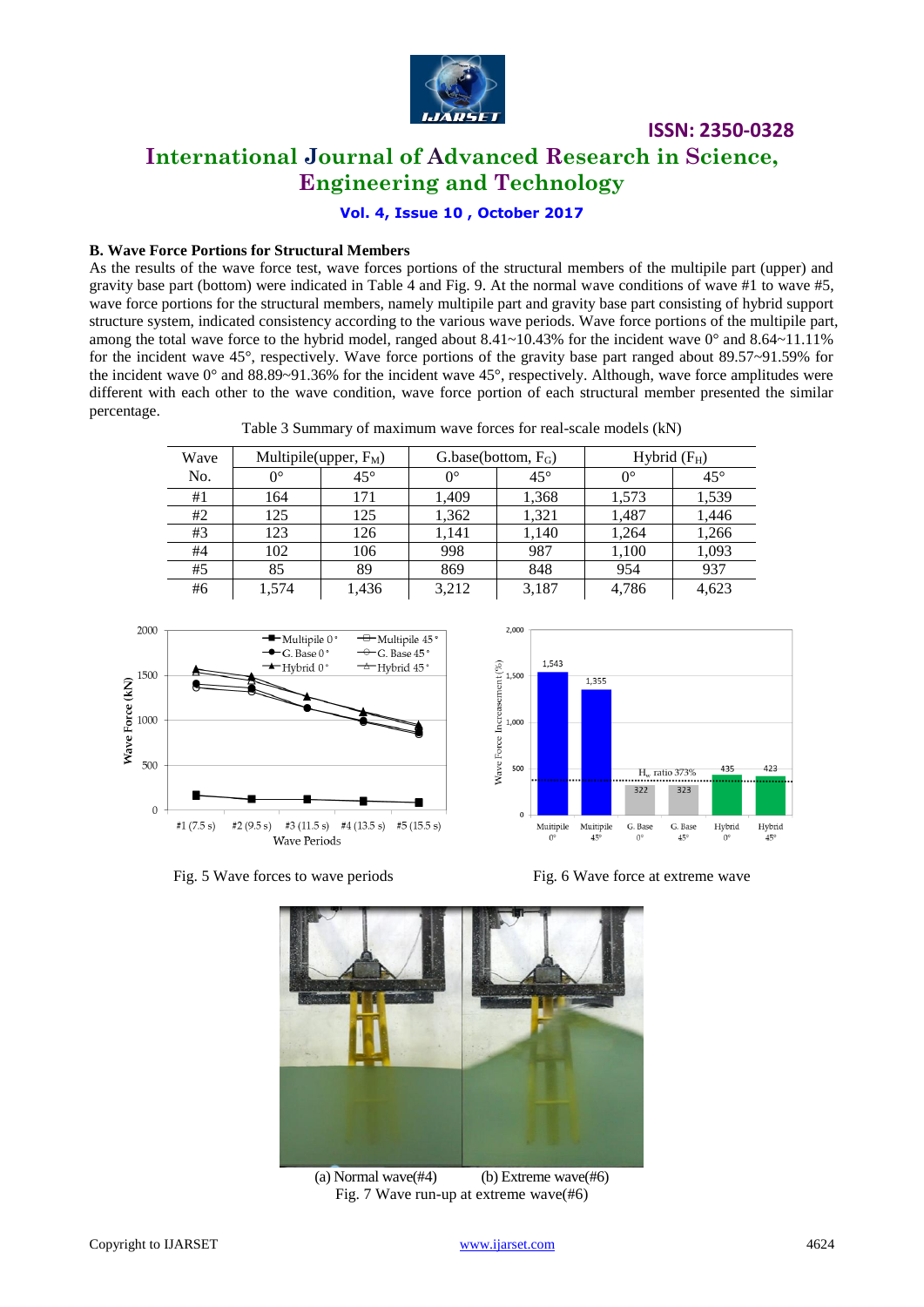

# **International Journal of Advanced Research in Science, Engineering and Technology**

### **Vol. 4, Issue 10 , October 2017**



Fig. 8 Wave-induced vibration at extreme wave #6

| Wave<br>No. | Incident wave $0^{\circ}$ |         | Incident wave $45^{\circ}$ |         |
|-------------|---------------------------|---------|----------------------------|---------|
|             | Multipile                 | G. Base | Multipile                  | G. Base |
| #1          | 10.43 %                   | 89.57 % | 11.11 %                    | 88.89%  |
| #2          | 8.41 %                    | 91.59 % | 8.64 %                     | 91.36 % |
| #3          | 9.73 %                    | 90.27%  | 9.95 %                     | 90.05 % |
| #4          | 9.27 %                    | 90.73 % | 9.70 %                     | 90.30 % |
| #5          | 8.91 %                    | 91.09 % | 9.50 %                     | 90.50 % |
| #6          | 32.89 %                   | 67.11 % | 31.06 %                    | 68.94 % |

Table 4 Wave force portions for the structural members



Fig. 9 Wave force percentages for the structural members

However, at the extreme wave condition of wave #6, wave force portions of the multipile part increased to 31.06~32.89 % and wave force portions of the gravity base part decreased to 67.11~68.94% for the incident wave  $0^{\circ}$ and 45°, respectively, as presented in Fig. 9. It was caused by impact wave force called slamming force at the extreme wave condition of wave #6 [6-11], as illustrated at the section 3.1. At the high wave height cases, wave force of the multipile part near the water surface was sensitive to the impact wave force effects. On the other hand, the underwater member was less sensitive to impact wave force effects. Accordingly, wave force portions for the multipile part increased and wave force portions for the gravity base decreased at the high wave height cases.